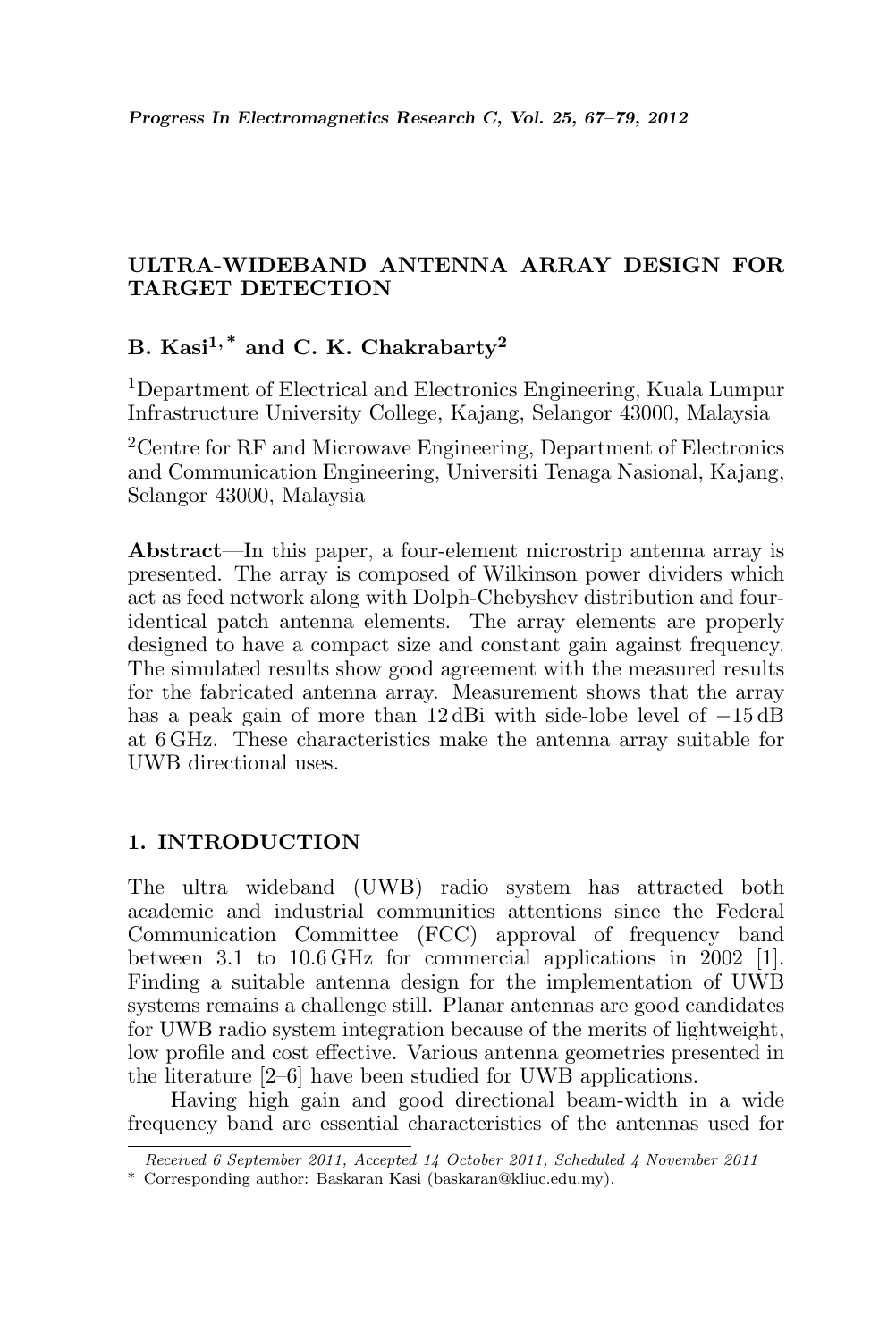applications such as target detection, localization systems and cancer screening using microwave radio-systems. However, a typical UWB antenna element has a relatively low gain of order 3 to 5 dBi since they are required to operate at low power in order to minimize the potential interferences within the UWB frequency spectrum. It is therefore desirable to consider the development of UWB antenna array.

Several studies about UWB planar antenna array have been recently proposed [7–10]. However, the feeding structures of the array presented in [7–9] are not embedded with the antennas, thus impose a constraint within the context of integration into devices. In contrast to the above-mentioned works, Chen and Wang [10] developed an array with feed network integrated into the structure of the antennas. But the measurement results were not mentioned in their work to validate the performance of the array. When designing antenna array, problems associated with the integration of antenna element and feeding network such as mutual coupling among antenna elements must be addressed.

In this paper, a four-element planar UWB antenna array is proposed. The characteristics of the proposed array are investigated numerically and validated experimentally. The outline of this paper is as follows. In Section 2, the geometry of the proposed antenna is presented. This compact antenna element is used to compose the UWB antenna array. In Section 3, the design of Wilkinson power divider which is used as feed network for this array is described. Results are presented in Section 4 and the conclusions are summarized in Section 5.

### 2. ANTENNA ELEMENT DESIGN

The proposed antenna and its geometrical parameters are shown in Figure 1. The antenna is located in the  $x-y$  plane and the normal direction is z-axis. It consists of a radiator with a U-shaped rectangular patch combined with a transition step fed by a microstrip line. The proposed antenna is printed on a standard Taconic TLC-30 substrate with a dielectric constant of 3, thickness of 1.575 mm, and a loss tangent of 0.003. The antenna is excited by a  $50\Omega$  microstrip line printed on a partial grounded substrate.

A number of techniques have been proposed and reported to increase the microstrip antenna impedance bandwidth [11]. The authors of this paper applied three techniques to the proposed antenna to obtain a good impedance matching. One is to use step transition in the antenna structure. Another technique is to use a U-shaped radiator. The other type is to apply a partial ground plane. The proposed antenna can be operated within the UWB spectrum by optimizing these parameters.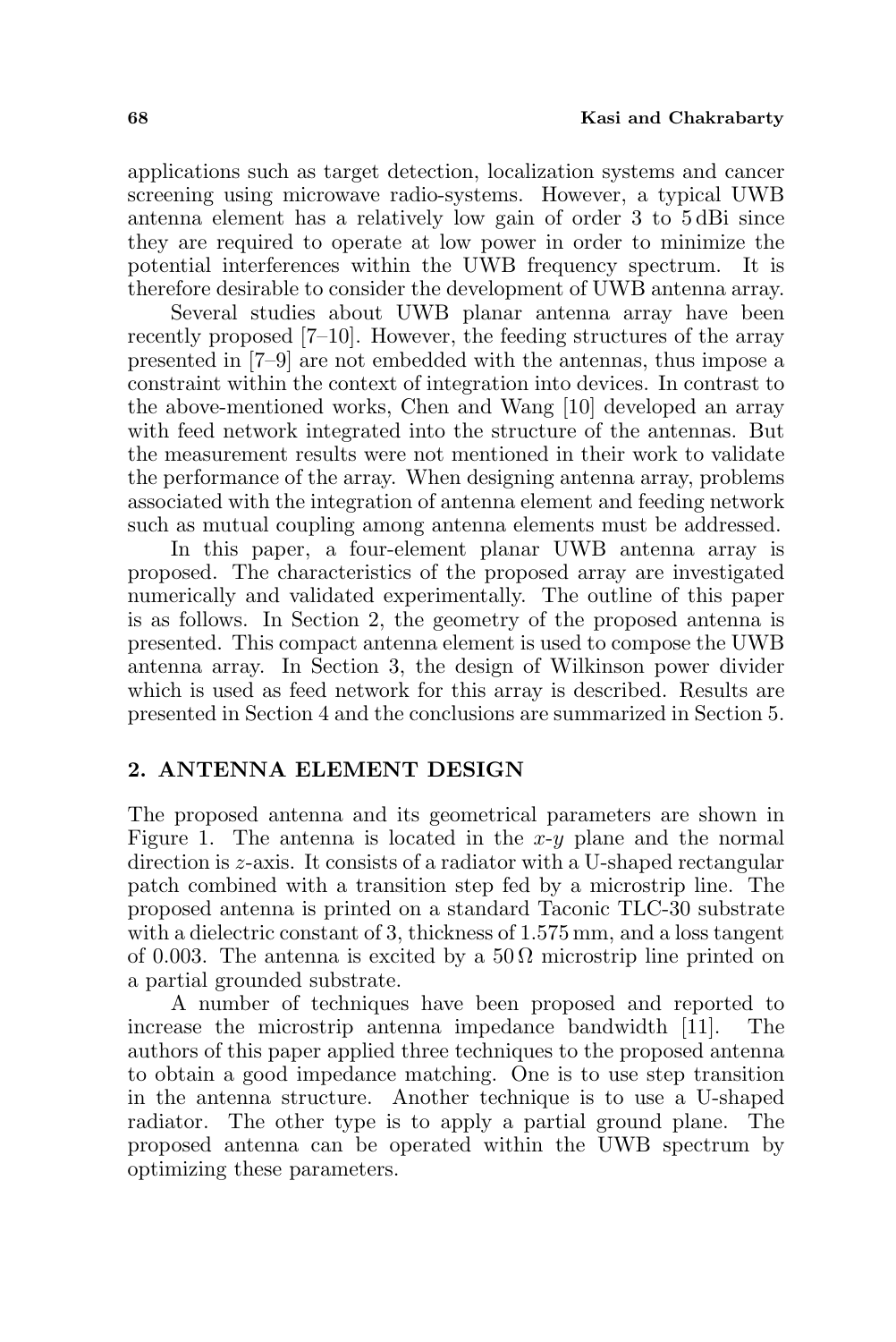### 3. PARAMETRIC STUDY

In order to do antenna optimization, engineers can carry out parametric study. Four parameters are considered in this analysis, namely the feed gap size, notch cut, transition step dimensions, and the ground plane width. The simulation for proposed antenna is carried out using CST Microwave Studio [12].

#### 3.1. Effect of the Feed Gap  $(f_q)$

The feed gap size of the proposed antenna is the first parameter to optimize for the widest bandwidth. This parameter is denoted by  $f_q$ . in Figure 1. Figure  $2(a)$  shows the calculated return loss curves with various values of  $f_q$  when other parameters are kept invariant. As seen in Figure  $2(a)$ , the middle and the upper edges of the frequencies are more sensitive to the variation in feed gap sizes. It can be seen that the increase of the feed gap size will result in reductions of the return loss and the bandwidth. From this result, one can conclude that tuning the feed gap size enable us to obtain a wider impedance bandwidth. The optimal feed gap is found to be at  $f_g = 1$  mm.



Figure 1. Geometry of the proposed UWB antenna.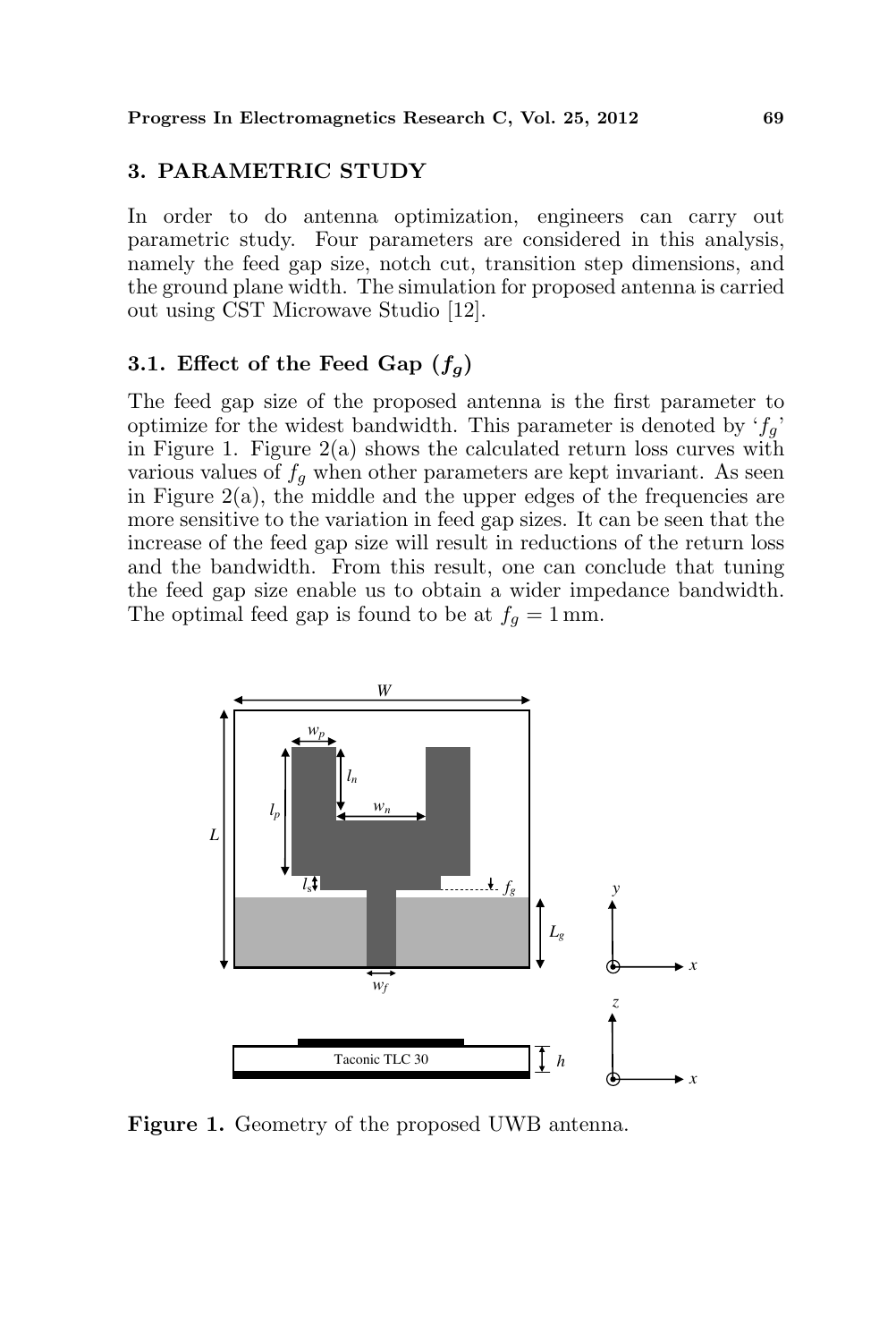

Figure 2. Parametric study. (a) Feed gap size, (b) notch cut, (c) transition step size, and (d) ground plane width.

#### 3.2. Effect of the Notch Cut

The dimensions of the notch cut are denoted in Figure 1 by  $w_n$ . and  $\langle l_n \rangle$ . The effect of notch cut dimensions on the input impedance bandwidth of the antenna is shown in Figure 2(b). It can be seen that the second and third resonance frequencies shift slightly with an increase in  $w_n$  and  $l_n$  whereas the first resonance mode remains stationary. The return loss curves are still less than 10 dB over a wide spectrum. The optimum values of  $w_n$  and  $l_n$  are 12 and 10 mm, respectively.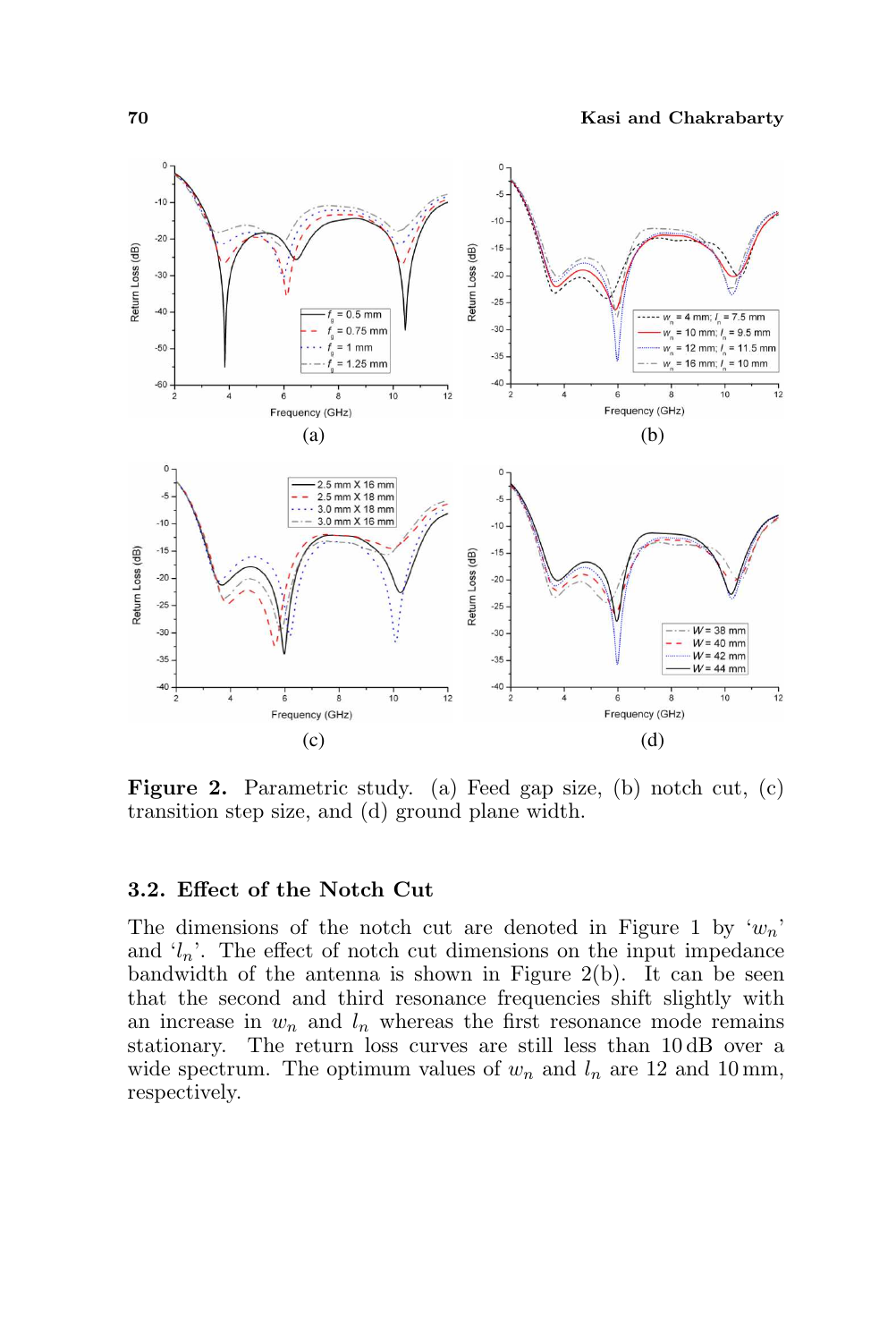# 3.3. Effect of the Transition Step

The size of the transition step was varied from  $2.5 \text{ mm} \times 16 \text{ mm}$  to  $3.0 \text{ mm} \times 18 \text{ mm}$ . The results are presented in Figure 2(c). When the transition step dimensions increases, significant effect has been observed at the higher frequencies whereas the lower edge frequency is almost unaffected. It is also noticed that when the transition step dimensions are increased, the third resonance frequency is eliminated gradually and it results in a smaller impedance bandwidth. It is clear that the dimensions of the transition step affect the impedance bandwidth.

## 3.4. Effect of the Ground Plane Width

The width of the ground plane is another critical design parameter influencing the antenna characteristic. It is denoted with  $W'$  in Figure 1. Figure 2(d) shows the return loss curves for various values of W. In Figure 2(d), it is observed that the change in the ground plane width shifts the resonance frequencies. When the width of the ground plane is decreased, the second resonance frequency changes significantly compared to the lower and upper band frequencies. The width  $W$  of 40 mm was found to provide the optimum response for UWB impedance matching.

In summary, the operating band of the proposed planar UWB antenna is mainly determined by the feed gap size and the step transition size of the antenna. Other parameters show slight effect on the impedance bandwidth. The final optimized values of the antenna parameters are listed in Table 1. Figure 3 shows the fabricated antenna element using the optimal values.

The simulated and measured return loss curves of the antenna



Figure 3. Fabricated antenna.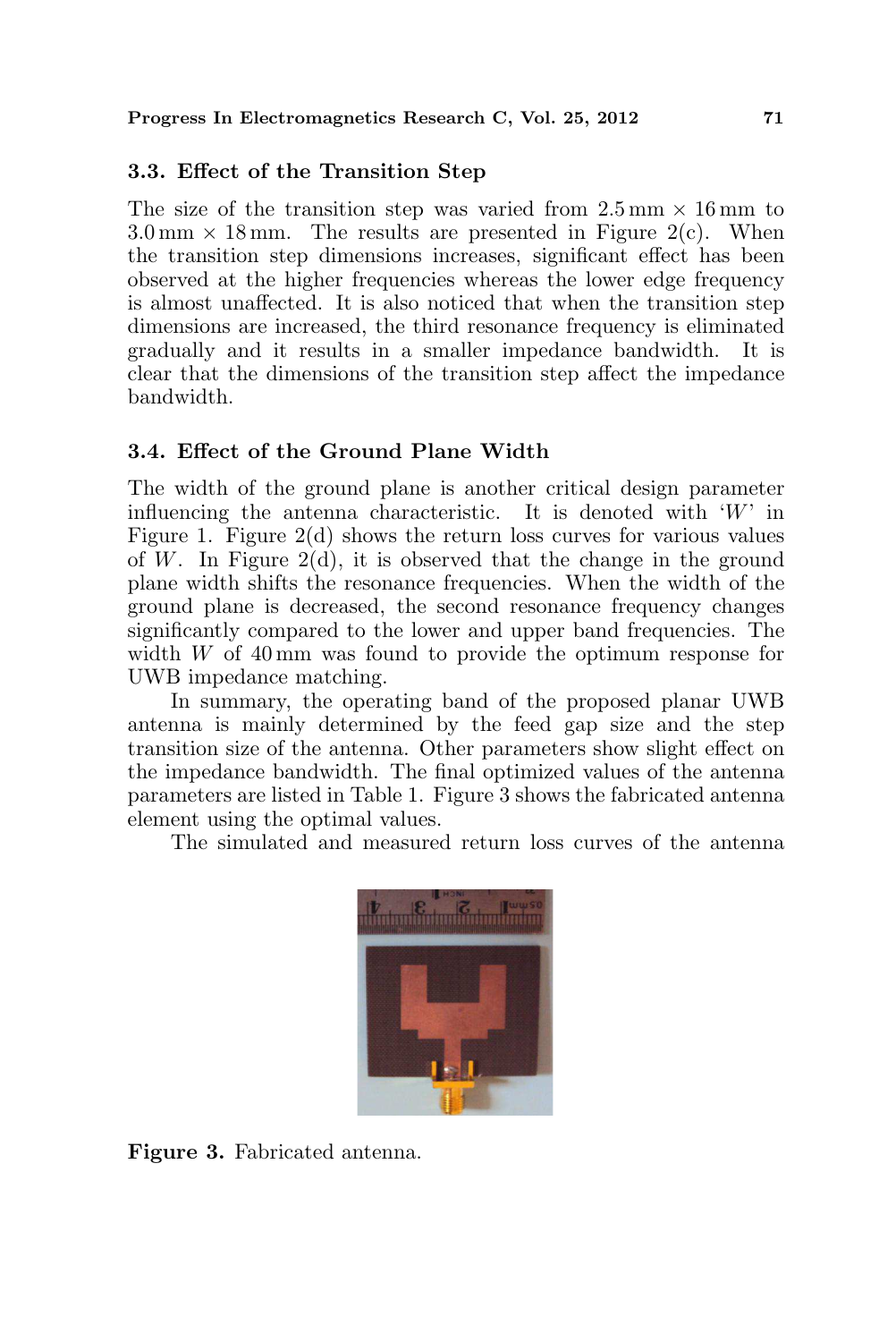| Parameter                 | Value (mm) |
|---------------------------|------------|
|                           | 40         |
| L                         | 35         |
| $L_g$                     | 9.5        |
| $\frac{\varepsilon}{l_n}$ | 10         |
| $l_p$                     | 17         |
| $l_s$                     | 2.5        |
| $w_f$                     | 3.9        |
| $w_n$                     | 12         |
| $f_g$                     | 1          |
| $\overline{h}$            | 1.575      |

Table 1. Optimal antenna dimensions.





Figure 4. Measured and simulated return loss of the proposed antenna.

Figure 5. Group delay of the optimized proposed antenna.

prototype are shown in Figure 4. The measured result of the antenna element reveals a return loss curve lower than −10 dB from 3.6 to 12 GHz. In Figure 4, the experimental curve has shifted slightly compared to the calculated ones. This deviation is probably caused by the effect of imperfect soldering of subminiature version A (SMA) connector. The simulated group delay is shown in Figure 5. It clearly shows that the group delay variation is less than 0.6 ns.

Investigation was carried out on the far-field radiation characteristics of the proposed antenna. Figure 6 shows the simulated radiation pattern in E-plane ( $yz$ -plane) and H-plane ( $xz$ -plane) at several frequencies. The proposed antenna exhibits an omnidirectional pattern in the H-plane and a quasi-omnidirectional pattern in the E-plane.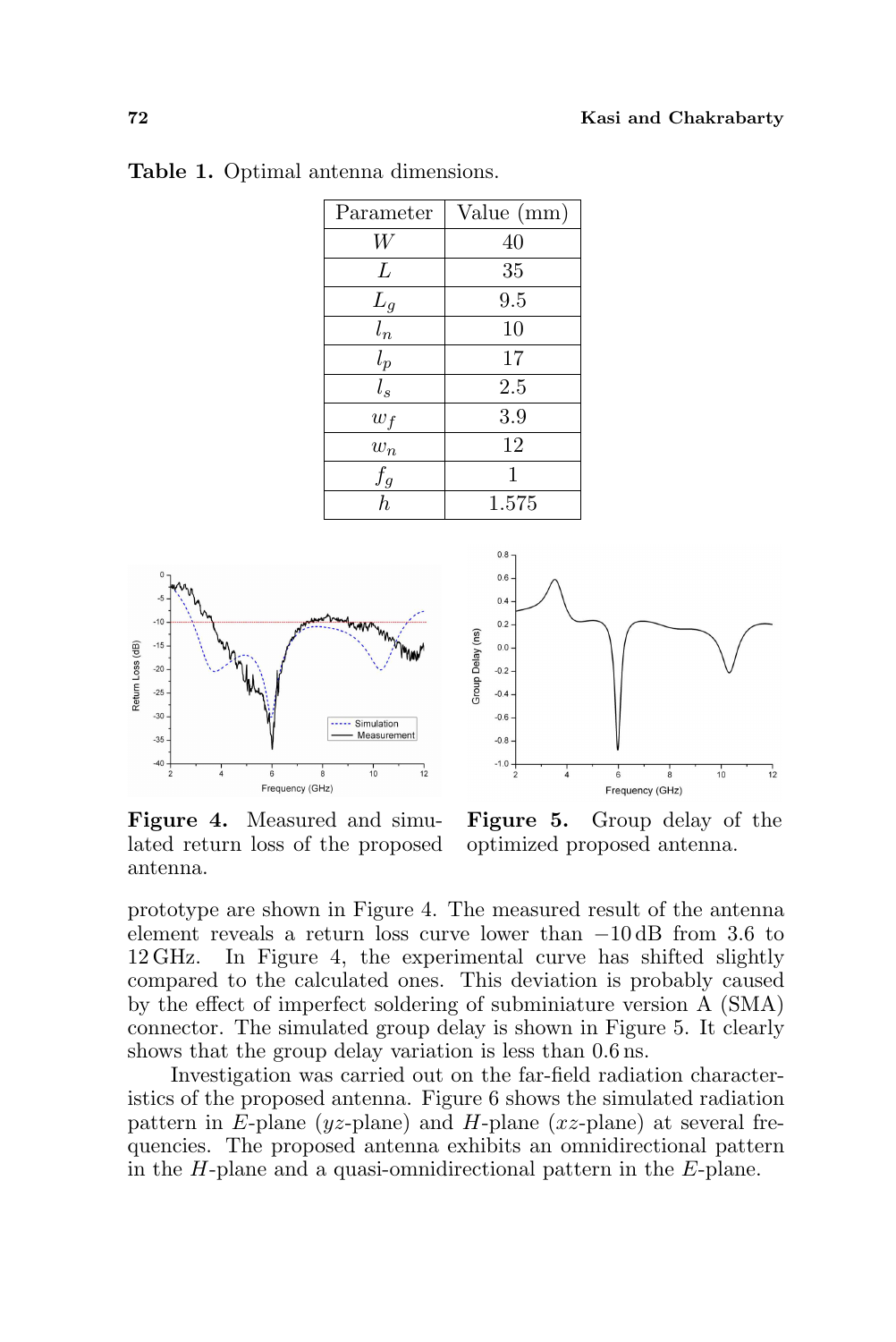# 4. ANTENNA ARRAY DESIGN

The simulated far-field radiation patterns of a single antenna on E and H planes at 3, 6 and 9 GHz are presented in Figure 6. It is noted that



Figure 6. Simulated E-plane and H-plane radiation patterns for the proposed antenna at (a) 3 GHz, (b) 6 GHz, and (c) 9 GHz.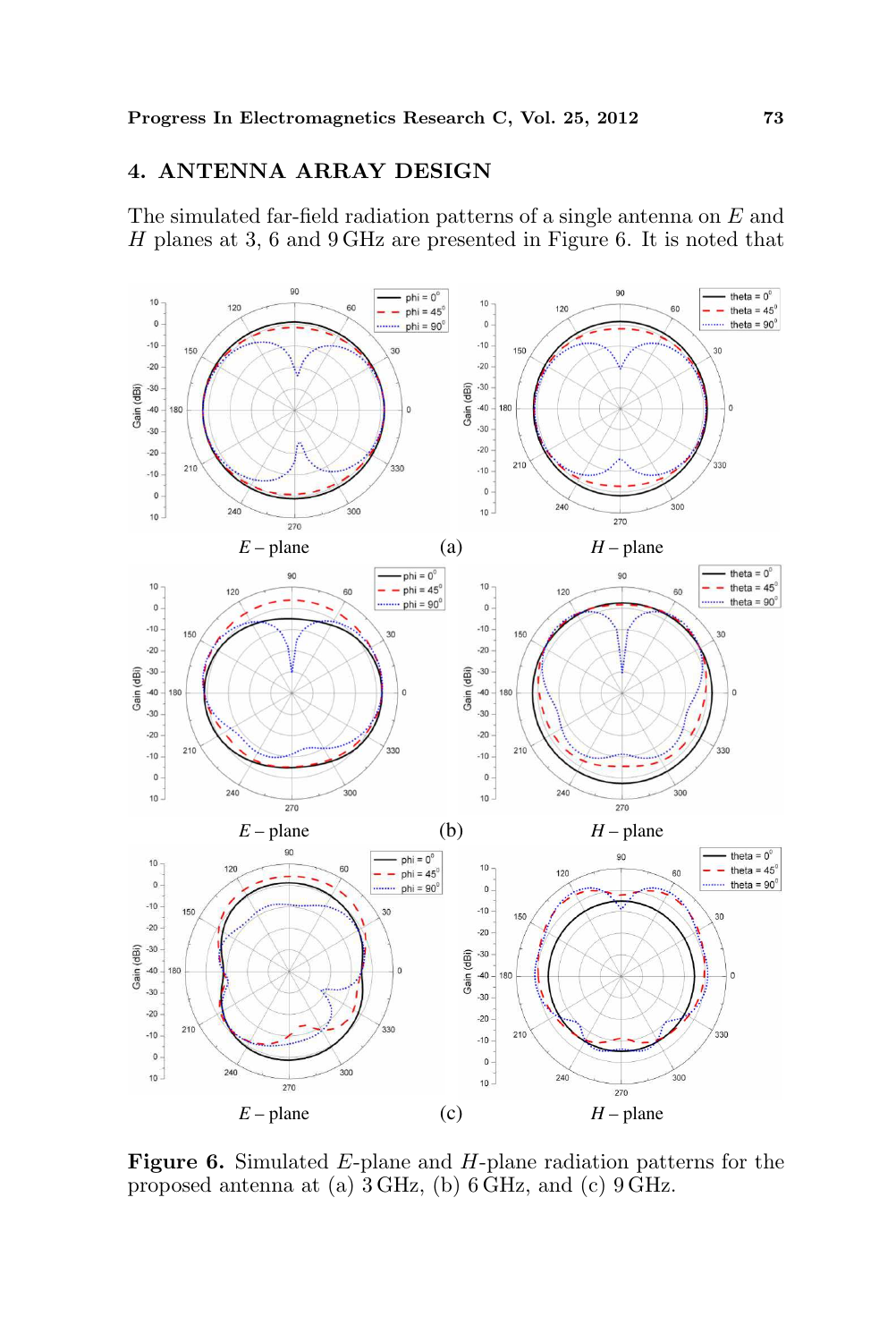the antenna shows a stable radiation patterns over the UWB spectrum. However, the proposed antenna element has relatively low gain of order 3 to 6 dBi. Therefore, in order to enhance gain and to achieve beam steering capability, the investigation of antenna array design must be carried out. While constructing the UWB arrays, it is imperative to consider the feeding network design because it modifies the radiation pattern of the array by controlling the radiators excitation currents.

According to [13], the feeding network based on Wilkinson power divider (WPD) design exhibits a better return loss characteristic compared to the structure employing T-junction. Nonetheless, when applied to UWB frequency range, the traditional WPD suffers from narrow impedance bandwidth. For this reason, several publications have discussed modified WPD designs for UWB applications [14– 18]. Typical ones are the applications of multiple quarter wave transformers [14–16], open radial stub [17], and delta stub [18].

Conventional antenna array can achieve a narrow main beam by increasing the array size. And this can be done by either increasing the number of array elements or the inter-element spacing. However, in the case of former it will result in larger array and complex fabrication process. On the other hand, in case of later secondary lobes will be generated. To overcome this problem, many researchers have suggested the usage of tapered amplitude distribution in antenna arrays. Common tapered distributions are binomial, triangular, Taylor and Dolph-Chebyshev [19]. Depending upon the applications, the antenna engineers have to compromise between the beam width and the side lobe level of the designed structure.

Figure 7 shows the geometry of the proposed antenna array. This structure is composed of four identical radiating elements, as shown in Figure 1 and connected by a feeding network. The Dolph-Chebyshev distribution with a side lobe level of −20 dB has been chosen for this



Figure 7. Geometry of the array.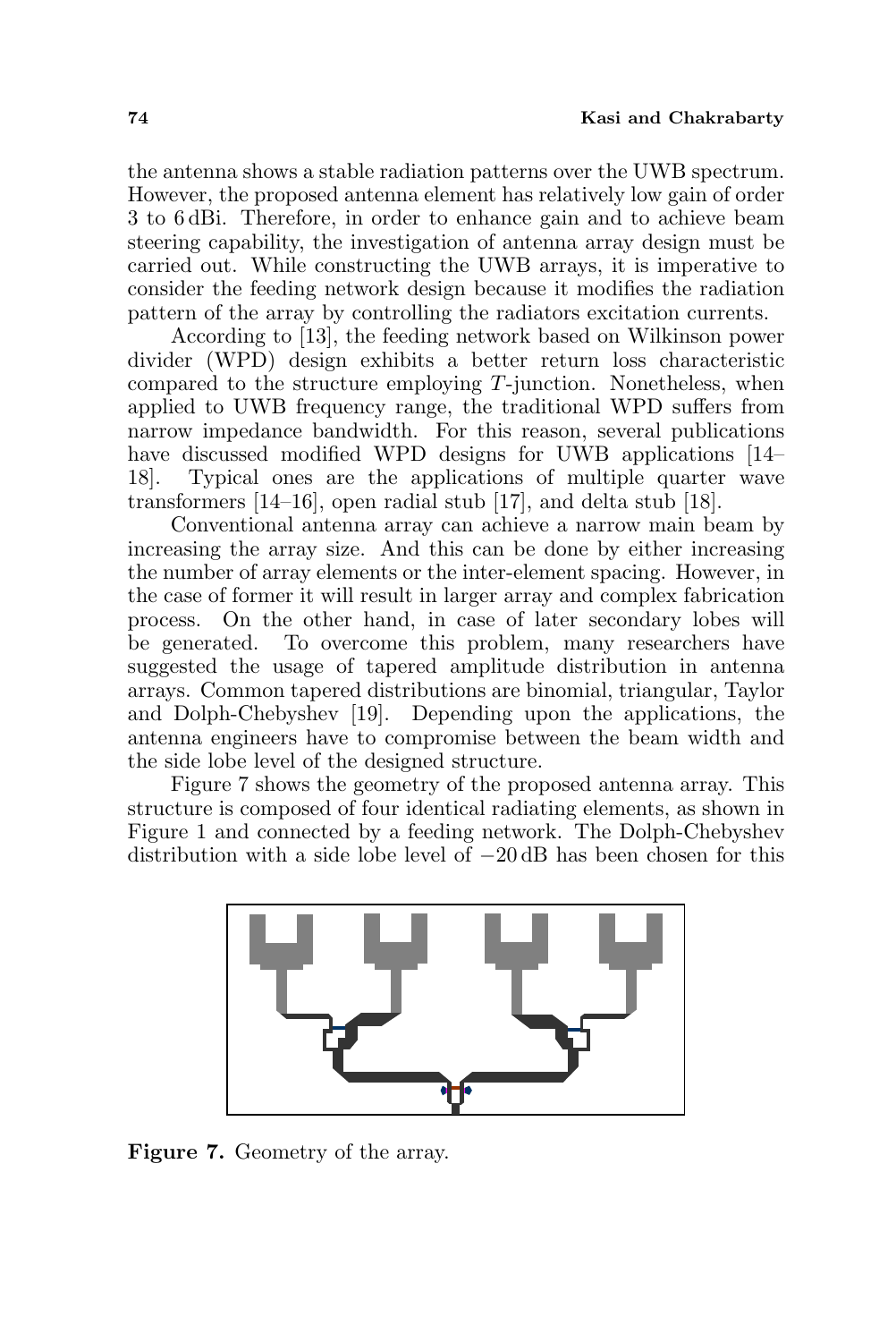#### Progress In Electromagnetics Research C, Vol. 25, 2012 75

study. Accordingly, the elements' coefficients are  $(0.58-1-1-0.58)$ . As seen in Figure 7, the feeding network consists of two parts: (1) an equal WPD used to obtain the −3 dB split ratio and (2) two unequal WPDs to feed the individual patches with tapered signals. The −3 dB stage of the feed network is designed based on the work presented in [17] at 6 GHz.

The unequal WPDs dimensions are derived from several resources such as [20, 21]. Distances between the patches are  $0.88\lambda_0$  at 6 GHz. The area of the proposed array is  $80 \times 172 \text{ mm}^2$ .

# 5. SIMULATION AND MEASUREMENT RESULTS

The proposed antenna array was fabricated and studied. Figure 8 shows the fabricated antenna array. The simulated and measured return loss curves of the four-element array are depicted in Figure 9. The simulated return loss of the feed network is shown in Figure 9 for comparison. It is observed that, the calculated return loss curve is less than −10 dB across most of the UWB frequency band. Meanwhile, the measured −10 dB bandwidth of the antenna array spans 9 GHz, from 3.3 to 12 GHz. The simulated results agree with the measured ones. The little difference between the curves can be attributed to fabrication defects.

Figure 10 illustrates the normalized array's radiation pattern in the H-plane at 6 GHz. From this figure it can be deduced that the proposed array has good directional pattern with the first and second side lobes suppression of 15 dB and 17 dB, respectively. The 3 dB half power beam-width adds up to 18◦ . The peak gain of the four-element array compared to that of the single antenna element is measured and plotted in Figure 11. It is observed that the array gain steadily increases with frequency and attains a peak of more than 12 dBi at 6 GHz. Thereafter the gain decreases drastically to 7 dBi due to undesired coupling among feed lines.



Figure 8. Fabricated antenna array.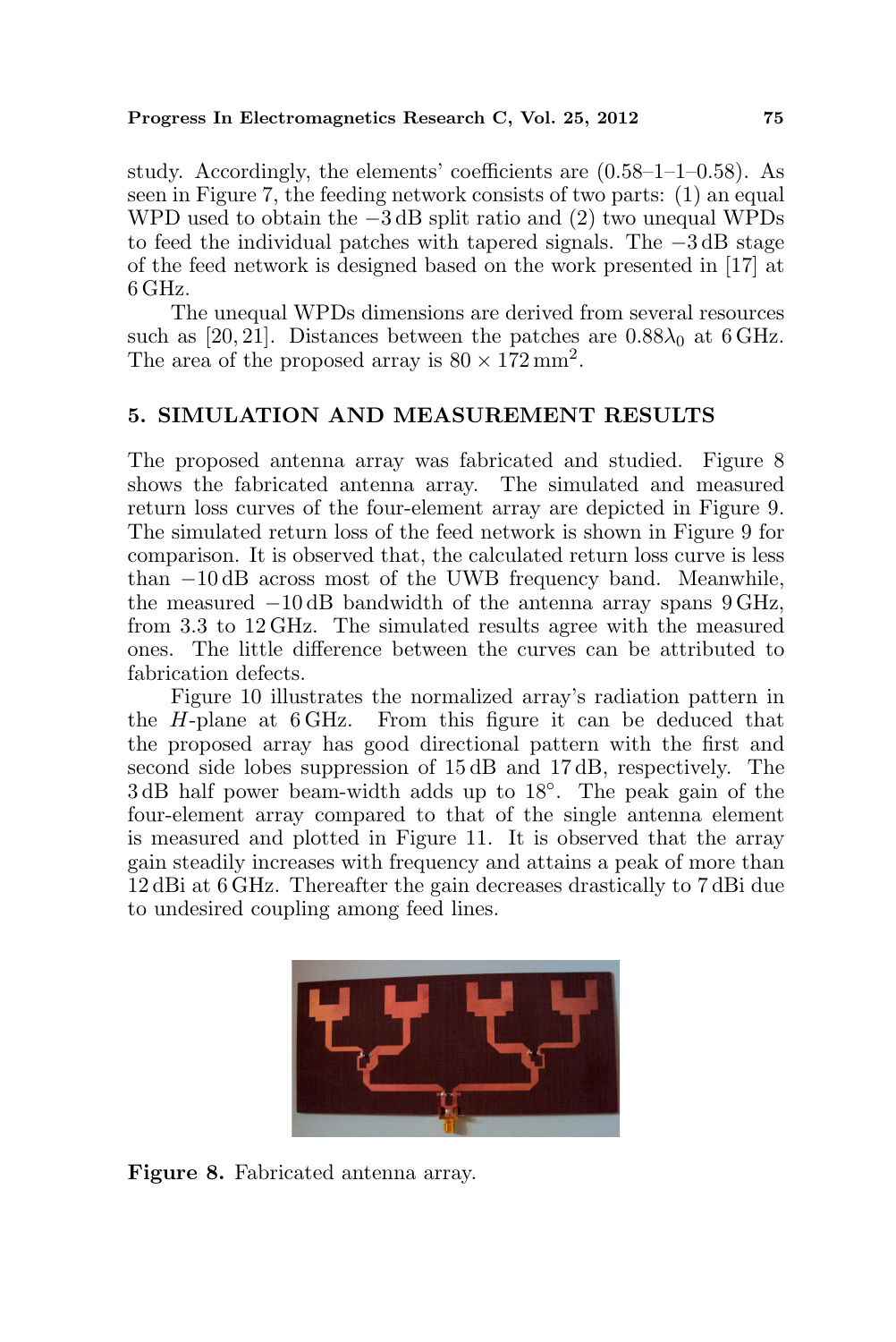

Figure 9. Return loss of feed network and array.



single element and arrays.



Figure 10. Calculated radiation pattern of the antenna array in Hplane at 6 GHz.



Figure 11. Measured gains of Figure 12. Source pulse waveform.

In the time domain UWB radio system transmits data using narrow pulses to achieve multipath immunity. Antennas designed for UWB system should therefore transmit the UWB pulse without introducing dispersion effect. In this study, the effect of radiated signal is obtained by virtually placing a probe in the far field of the antenna. The authors used a Gaussian pulse within the frequency range of 3.1 to 10.6 GHz as the simulation input signal. The signal is shown in Figure 12.

The array is fixed at azimuth angle  $\phi$  of 90 $^{\circ}$ , and the probe is placed at several angular locations for  $\theta$  of 0°, 45° and 90°. Figure 13 shows the simulated radiated pulse waveforms in different directions. The curves have already been normalized to their respective maximum values. It is observed that the radiated pulses waveforms are little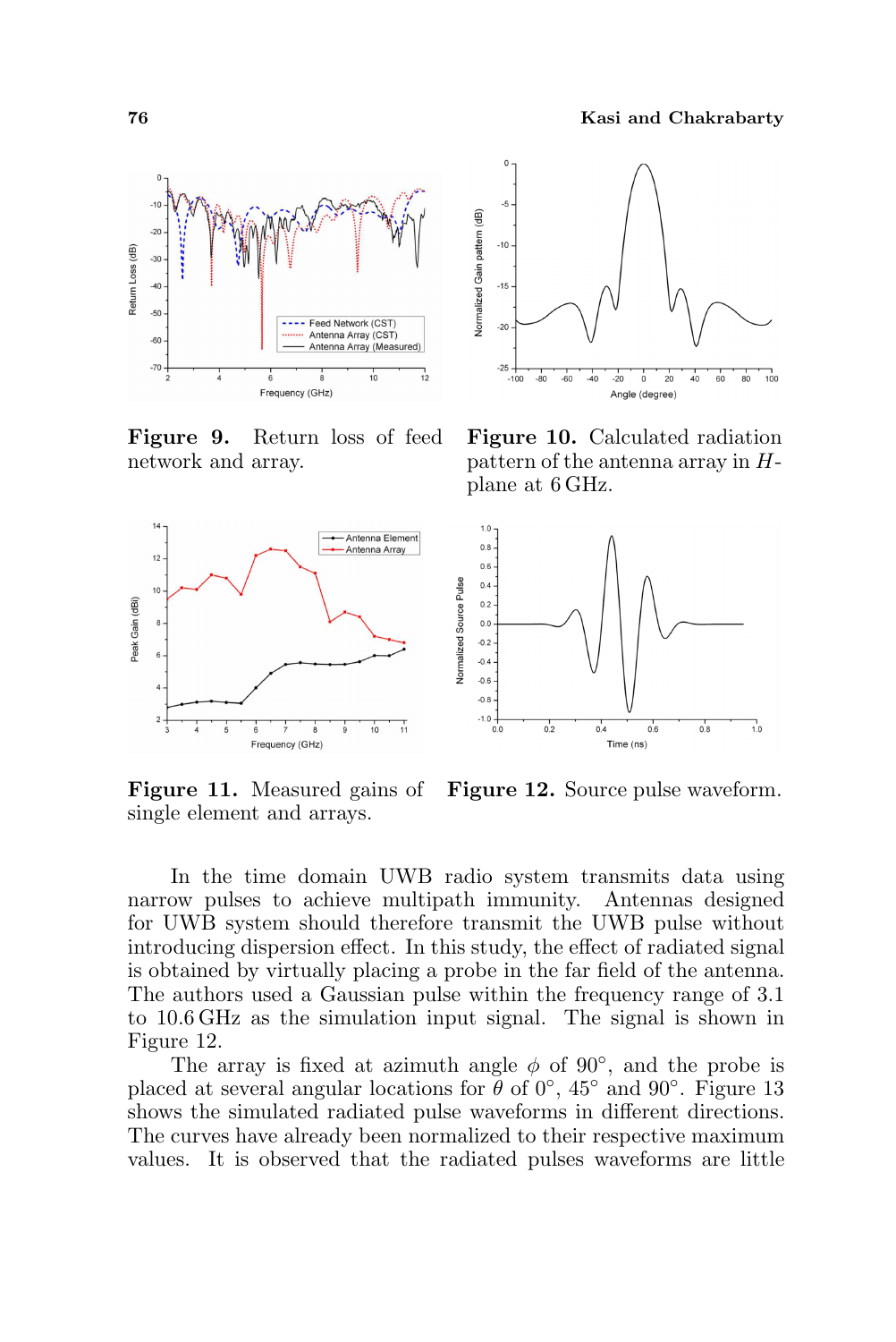

Figure 13. Comparison of the radiated pulses by the antenna array.

distorted as compared to the source pulse. This distortion is termed as 'ringing' and it is due to the derivative relationship between the transmitting and receiving antenna array characteristics.

# 6. CONCLUSION

This paper starts from a compact microstrip antenna element design for UWB applications. The antenna has a total size equal to  $40 \times 35 \times$ 1.575 mm<sup>3</sup> and is capable of achieving an input impedance bandwidth from 3.6 to 12 GHz experimentally. Then, four identical antenna elements and feeding network based on Wilkinson power dividers were employed to compose the linear array. The power distribution among the radiating elements is realized using appropriate Dolph-Chebyshev coefficients. A prototype of the proposed array was fabricated and measured over the UWB frequency range. The measured array gain is increased by more than 5 dBi between 3 and 8 GHz compared to that of an antenna element. Thereafter, the gain decreases significantly at higher frequencies due to increased losses within the feed network. Besides, the time domain analysis of the antenna array was also carried out. The proposed antenna array is suitable for applications where a directional UWB antenna is required.

#### ACKNOWLEDGMENT

The authors would like to record their appreciations to Taconic Corporation for providing microwave substrate sample used in this project. Special thanks for Mr. Fauzi Kadir for his assistance in the fabrication of the antennas.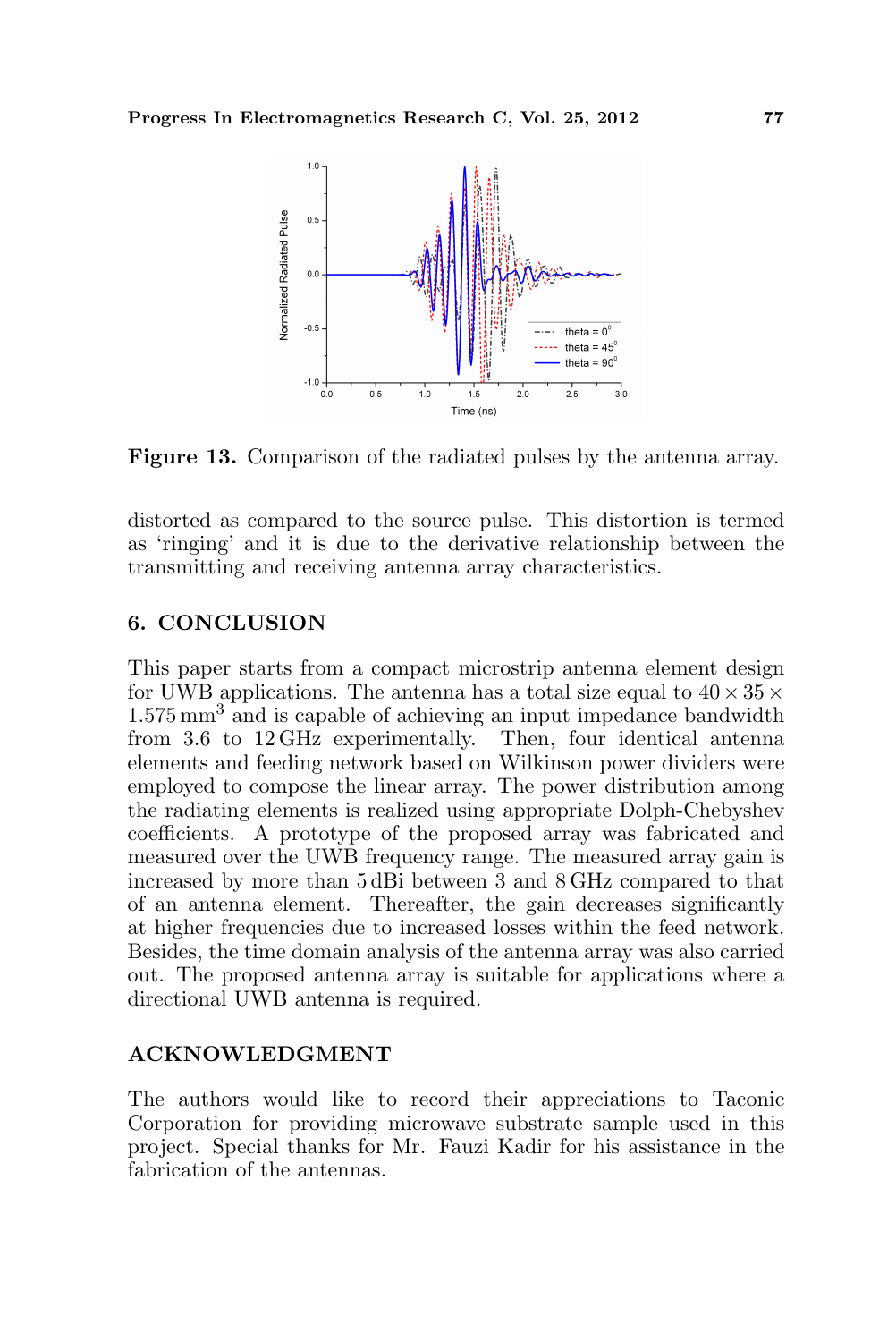#### REFERENCES

- 1. First Report and Order, Revision of Part 15 of the Commission's Rules Regarding Ultra-wideband Transmission Systems FCC, FCC02-48, 2002.
- 2. Sadat, S., M. Fardis, F. G. Gharakhili, and G. R. Dadashzadeh, "A compact microstrip square-ring slot antenna for UWB applications," Progress In Electromagnetics Research, Vol. 67, 173–179, 2007.
- 3. Fallahi, R., A. A. Kalteh, and M. G. Roozbahani, "A novel UWB elliptical slot antenna with band-notched characteristics," Progress In Electromagnetics Research, Vol. 82, 127–136, 2008.
- 4. Yin, X.-C., C.-L. Ruan, C.-Y. Ding, and J.-H. Chu, "A planar U type monopole antenna for UWB applications," Progress In Electromagnetics Research Letters, Vol. 2, 1–10, 2008.
- 5. Wang, H., H. Zhang, X. Liu, and K. Huang, "A CPW-FED ultra-wideband planar inverted cone antenna," Progress In Electromagnetics Research C, Vol. 12, 101–112, 2010.
- 6. Kumar, M., A. Basu, and S. K. Koul, "UWB printed slot antenna with improved performance in time and frequency domains," Progress In Electromagnetics Research C, Vol. 18, 197–210, 2011.
- 7. Li, P., J. Liang, X. Chen, and C. Parini, "A 4-element ultrawideband tapered-slot-fed antenna array," IEEE Antennas and Propagation Society International Symposium, 4475–4478, Jul. 9– 14, 2006.
- 8. Sörgel, W., C. Sturm, and W. Wiesbeck, "Impulse responses of linear UWB antenna arrays and the application to beam steering," Proc. IEEE International Conference on Ultra-wideband, 275–280, Sep. 2005.
- 9. Liao, C.-H., P. Hsu, and D.-C. Chang, "Side lobe control of UWB antenna array for real beam radar imaging," 2010 International Conference on Applications of Electromagnetism and Student Innovation Competition Awards (AEM2C 2010), 284–288, Aug. 2010.
- 10. Chen, M. and J. Wang, "Planar UWB antenna array with CPW feeding network," Proceedings of Asia-Pacific Microwave Conference (APMC 2008), 1–4, 2008.
- 11. Wong, K. L., Compact and Broadband Microstrip Antennas, John Wiley and Sons, Int., 2002.
- 12. CST Microwave Studio Electromagnetic Field Simulation Software, Computer Simulation Technology, Darmstadt, Germany.